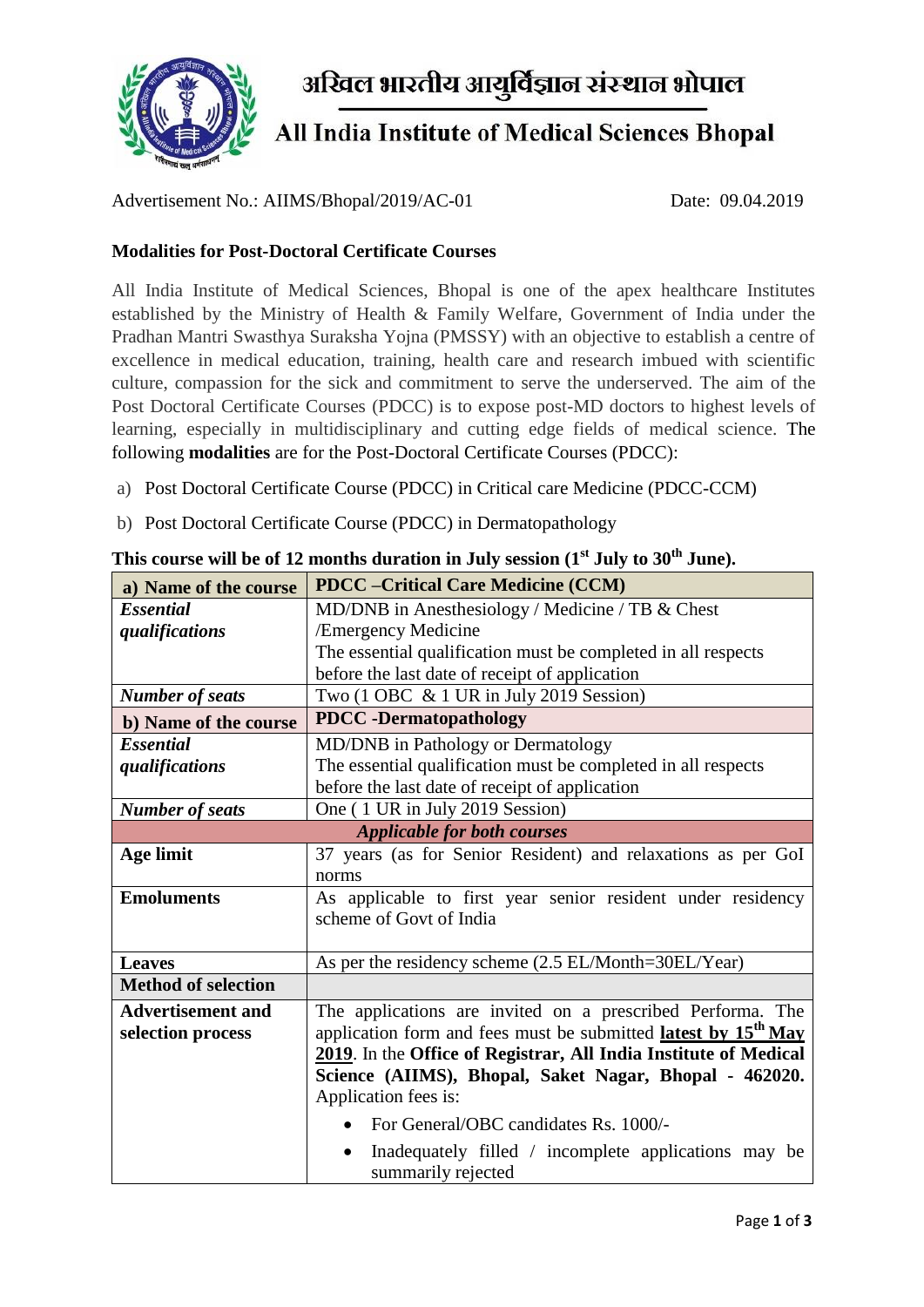|                              |                                                                                                                                    | If the number of eligible applications is more than 20 per<br>seat, a separate written examination will be conducted<br>followed by an interview.                                                                                                                                                                       |  |  |  |
|------------------------------|------------------------------------------------------------------------------------------------------------------------------------|-------------------------------------------------------------------------------------------------------------------------------------------------------------------------------------------------------------------------------------------------------------------------------------------------------------------------|--|--|--|
|                              | <b>Stage I:</b> Written test carrying weightage of Max. 60 marks of                                                                |                                                                                                                                                                                                                                                                                                                         |  |  |  |
|                              |                                                                                                                                    | <b>60 minutes duration</b> in the course applied for.<br>The<br>question paper will consist of 60 Multiple Choice<br>Questions (MCQs). To clear/ pass stage I exam,<br>candidate has to secure 50 % marks i.e 30 marks out of<br>Max. 60 marks.                                                                         |  |  |  |
|                              |                                                                                                                                    | <b>Stage II:</b> Out of the candidates who have secured 50 % out of<br>max. marks (i.e 30 marks out of Max. 60 Marks) in<br>written test (Stage-I), candidates 3 times the number of<br>seats advertised will be called for clinical/practical /lab                                                                     |  |  |  |
|                              |                                                                                                                                    | based assessment (carrying 40<br>marks). Clinical<br>evaluation will be done by keeping 10 spots (One spot<br>will carry weightage of Max.4 marks)<br>Final Selection for interview: Final result will be declared                                                                                                      |  |  |  |
|                              |                                                                                                                                    | based on total marks obtained in stage-1 and Stage-II<br>Examination (Total marks $=$ Marks obtained in Stage I<br>exam + Marks obtained in Stage II).                                                                                                                                                                  |  |  |  |
|                              |                                                                                                                                    | 3. If number of eligible applicants are less than 20 per seat<br>only an Interview will be conducted.                                                                                                                                                                                                                   |  |  |  |
|                              |                                                                                                                                    | 4. The composition of the isnterview panel will be same as<br>that for a Senior Resident / Tutor in the concerned<br>Speciality.                                                                                                                                                                                        |  |  |  |
|                              |                                                                                                                                    | 5. Selected candidates must join within 15-days of the<br>commencement of the session, and in case of non-<br>response the seat will be offered to the next candidate in<br>the waiting list. If the seats are unfilled by $31st$ July in the<br>July session, the seat will be lapsed.                                 |  |  |  |
|                              |                                                                                                                                    | 6. Reservation will be as per Govt. of India Norms.                                                                                                                                                                                                                                                                     |  |  |  |
|                              |                                                                                                                                    | 7. For OBC Candidates will attach certificate issued by the<br>competent authority in the form prescribed for Central<br>Government jobs along with certificate that the candidate<br>does not belong to Creamy Layer. Date of issue of<br>Certificate should not be earlier than one year of the<br>date of interview. |  |  |  |
| <b>Provision for penalty</b> |                                                                                                                                    | Original certificates of any candidate who opts for a confirmed                                                                                                                                                                                                                                                         |  |  |  |
|                              | seat will be retained in the Academic Session. The same will not<br>be returned to the candidate before completion of the course   |                                                                                                                                                                                                                                                                                                                         |  |  |  |
|                              | unless he/she deposits a sum of Rs. 2,00,000.00 (Rupees Two                                                                        |                                                                                                                                                                                                                                                                                                                         |  |  |  |
|                              | lakh only) once seat has been confirmed by joining the course as                                                                   |                                                                                                                                                                                                                                                                                                                         |  |  |  |
|                              | compensation for losses incurred by AIIMS Bhopal due to such                                                                       |                                                                                                                                                                                                                                                                                                                         |  |  |  |
|                              | midterm departure. The stipend/salary for the month in which his<br>her resignation form the program becomes effective, shall also |                                                                                                                                                                                                                                                                                                                         |  |  |  |
|                              | stand forfeited.                                                                                                                   |                                                                                                                                                                                                                                                                                                                         |  |  |  |
| <b>Course details</b>        |                                                                                                                                    |                                                                                                                                                                                                                                                                                                                         |  |  |  |
| Fee Structure                | i.                                                                                                                                 | $-25/$<br><b>Registration Fee</b>                                                                                                                                                                                                                                                                                       |  |  |  |
|                              | ii.                                                                                                                                | Tuition fee<br>$-1050/-$                                                                                                                                                                                                                                                                                                |  |  |  |
|                              | iii.                                                                                                                               | Lab<br>$-120/-$                                                                                                                                                                                                                                                                                                         |  |  |  |
|                              | iv.                                                                                                                                | $-720/-$<br>Pot money                                                                                                                                                                                                                                                                                                   |  |  |  |